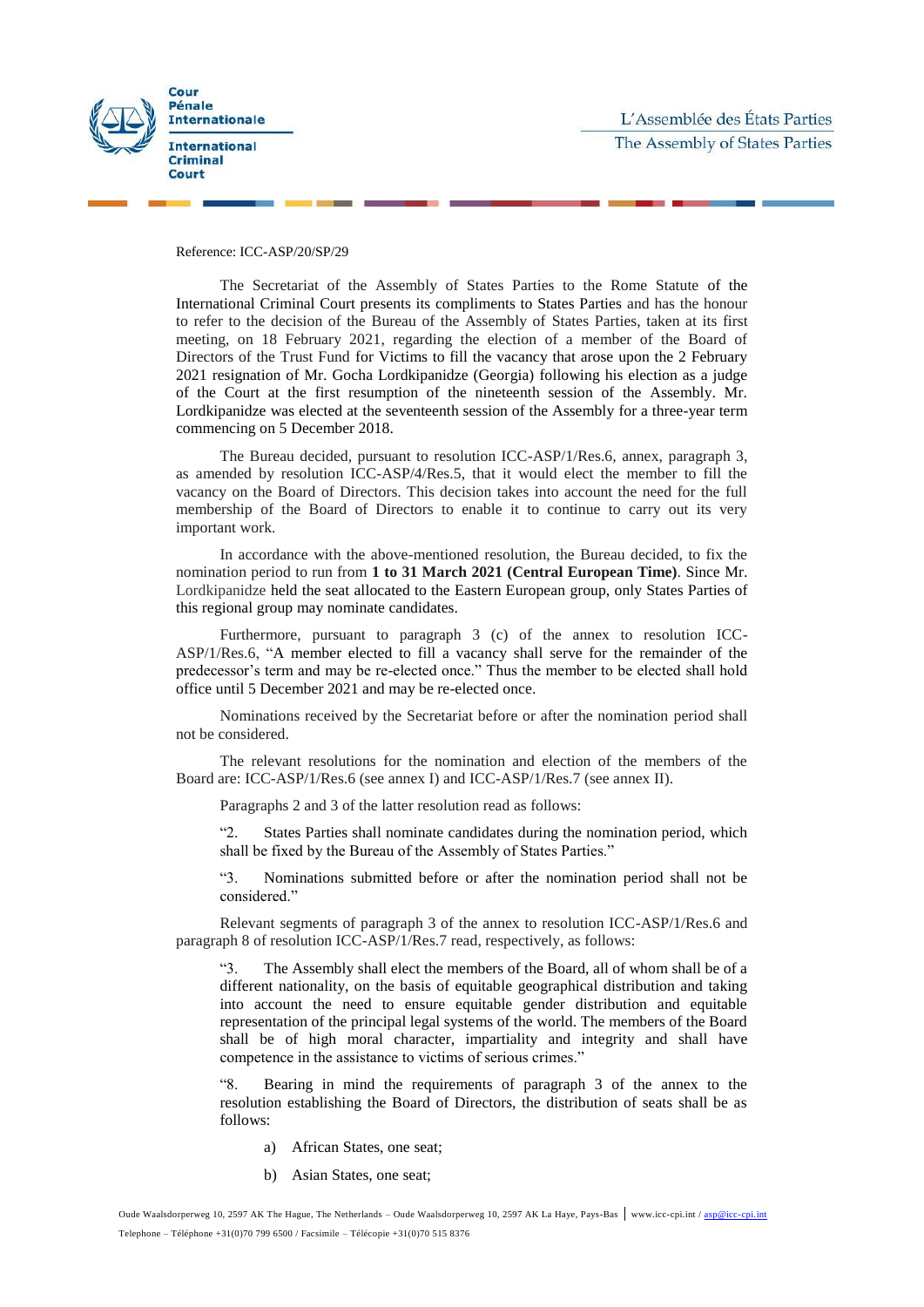- c) Eastern European States, one seat;
- d) Group of Latin American and Caribbean States, one seat; and
- e) Western European and Other States, one seat."

Paragraph 6 of resolution ICC-ASP/1/Res.7 provides that "each nomination shall specify how the candidate fulfils the requirements of paragraph 1 above", namely "that the candidates be of high moral character, impartiality and integrity and have competence in the assistance to victims of serious crimes."

In accordance with paragraph 5 of the above-mentioned resolution, nominations should be communicated through the diplomatic channel to the Secretariat of the Assembly of States Parties, Oude Waalsdorperweg 10, 2597 AK The Hague, The Netherlands (or via fax to +31 70 515 8376 or via e-mail to asp@icc-cpi.int). The Secretariat would appreciate receiving digital versions of the nominations, as well as of the accompanying statements and other supporting documentation.

The Hague, 18 February 2021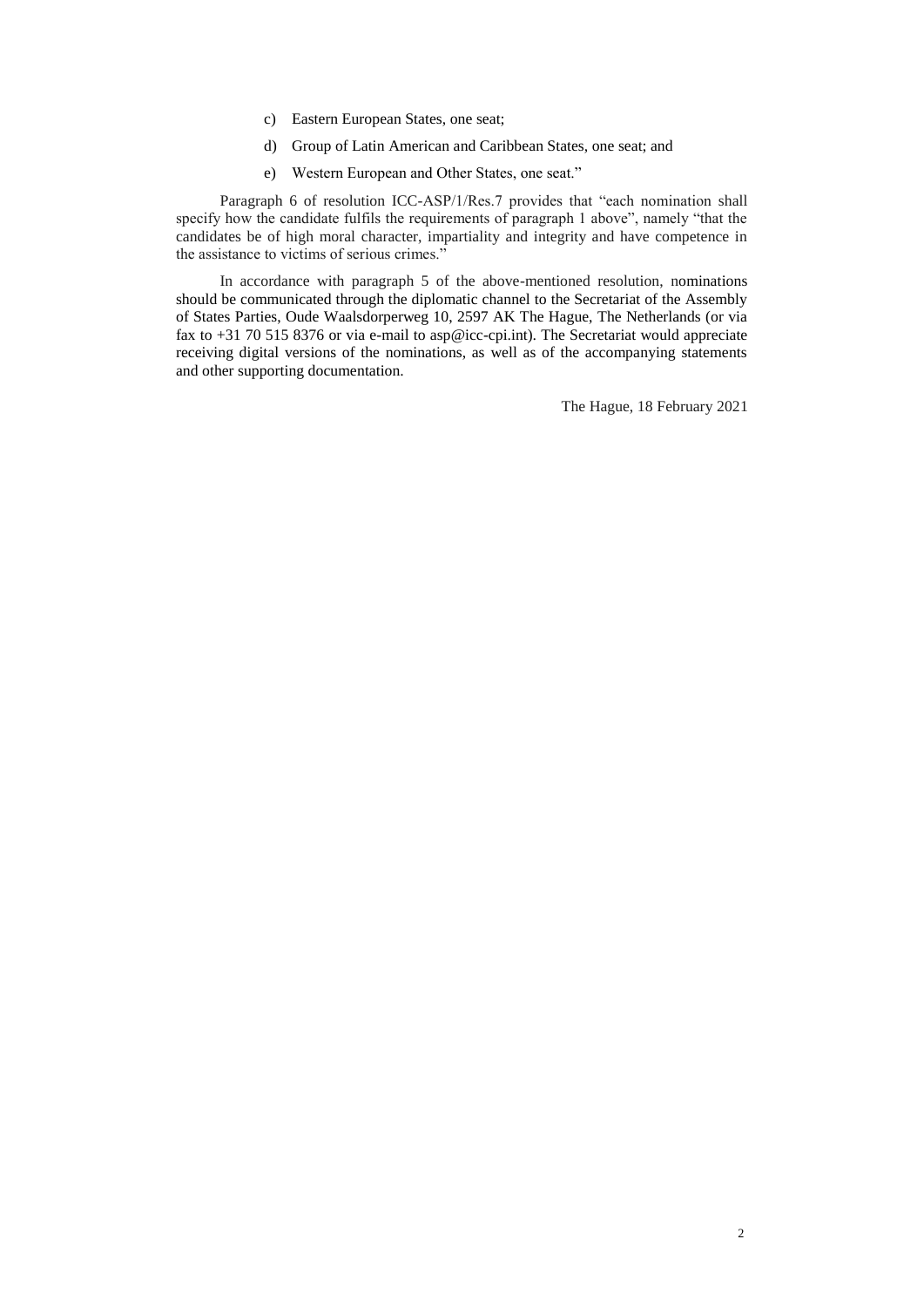**Annex I**

**Resolution ICC-ASP/1/Res.6**

### **Establishment of a fund for the benefit of victims of crimes within the jurisdiction of the Court, and of the families of such victims**

*The Assembly of States Parties*,

*Bearing in mind* the provisions of article 79, paragraph 1, of the Rome Statute,

- 1. *Decides* to establish a trust fund for the benefit of victims of crimes within the jurisdiction of the Court, and of the families of such victims;
- 2. *Decides also* that the Trust Fund shall be funded by:
	- Voluntary contributions from Governments, international organizations, individuals, corporations and other entities, in accordance with relevant criteria adopted by the Assembly of States Parties;
	- b) Money and other property collected through fines or forfeiture transferred to the Trust Fund if ordered by the Court pursuant to article 79, paragraph 2, of the Statute;
	- c) Resources collected through awards for reparations if ordered by the Court pursuant to rule 98 of the Rules of Procedure and Evidence;
	- d) Such resources, other than assessed contributions, as the Assembly of States Parties may decide to allocate to the Trust Fund;
- 3. *Decides further* to request the Board of Directors established pursuant to the annex to the present resolution to develop suggestions for further criteria for the management of the Trust Fund for consideration and adoption by the Assembly of States Parties as soon as possible;
- 4. *Adopts* the annex to the present resolution relating to the management of the Trust Fund.

### **Annex to the resolution**

1. The Assembly of States Parties hereby establishes a Board of Directors of the Trust Fund for the benefit of victims provided for in article 79 of the Rome Statute.

 $2<sup>1</sup>$  The Board shall have five members who shall be elected for a term of three years and may be re-elected once. They shall serve in an individual capacity on a pro bono basis. If the term of office of the members of the Board would otherwise expire before the date of the session when the Assembly would proceed with an election for members of the Board, the members shall continue to serve until the date of the election.

3.<sup>2</sup> The Assembly shall elect the members of the Board, all of whom shall be of a different nationality, on the basis of equitable geographical distribution and taking into account the need to ensure equitable gender distribution and equitable representation of the principal legal systems of the world. The members of the Board shall be of high moral character, impartiality and integrity and shall have competence in the assistance to victims of serious crimes. In the event of a vacancy, an election shall be held in accordance with the procedure for the nomination and election of members of the Board of Directors of the Trust Fund for the benefit of victims. The procedure shall apply mutatis mutandis, subject to the following provisions:

(a) The Bureau of the Assembly of States Parties may fix a nomination period which is shorter than the one used for other elections.

 $\overline{a}$ 

<sup>&</sup>lt;sup>1</sup> As amended by resolution ICC-ASP/4/Res.7.

<sup>&</sup>lt;sup>2</sup> As amended by resolution ICC-ASP/4/Res.5 and ICC-ASP/14/Res.4, annex III.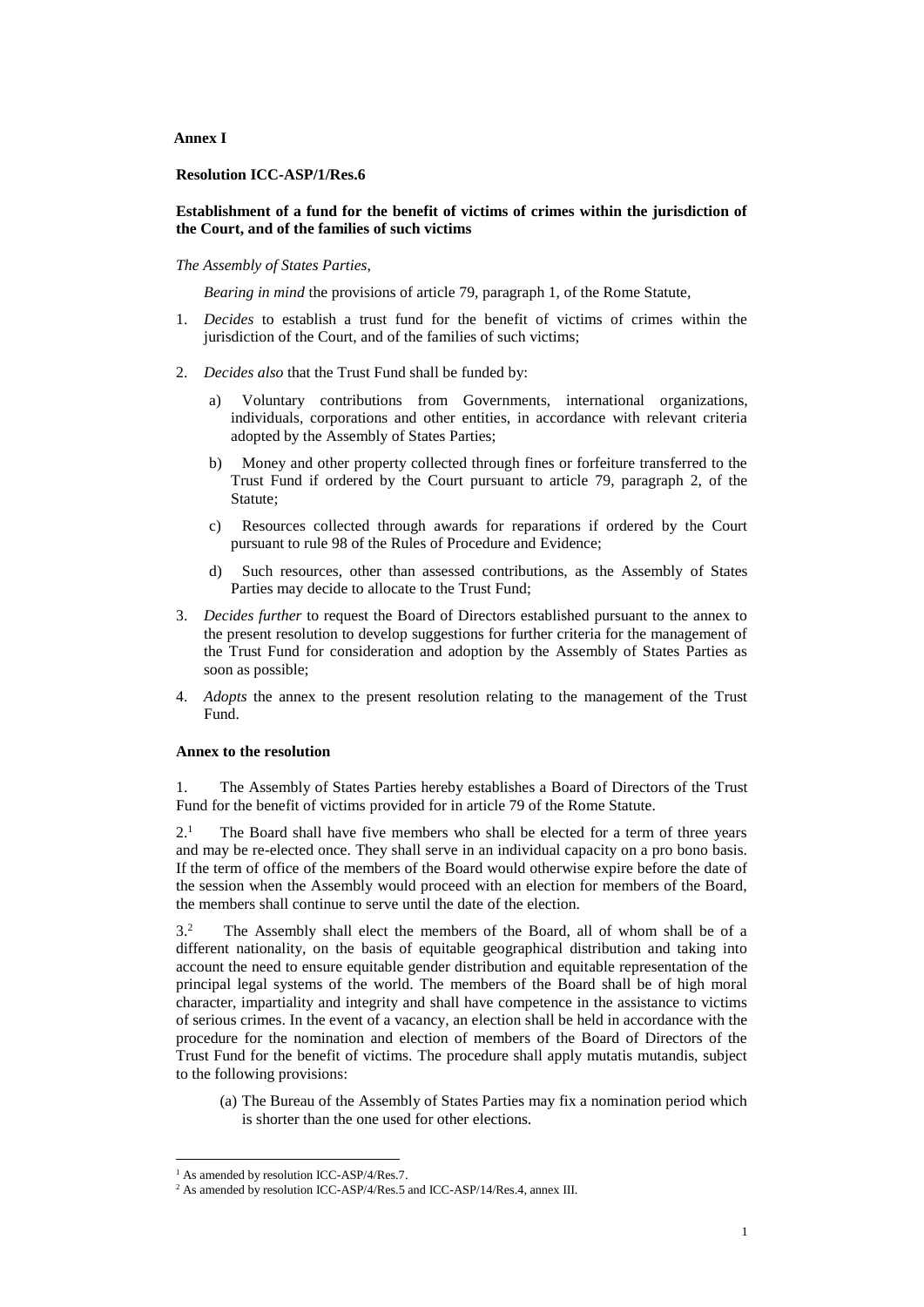- (b) The Bureau of the Assembly of States Parties may elect the member.
- (c) A member elected to fill a vacancy shall serve for the remainder of the predecessor's term and may be re-elected once.

In the event that, at a regular election, not all five seats have been filled, an election shall be held in accordance with the procedure for the nomination and election of members of the Board of Directors of the Trust Fund for the benefit of victims. The procedure shall apply *mutatis mutandis*, subject to the following provisions:

- (a) The Bureau of the Assembly of States Parties may fix a nomination period which is shorter than the one used for regular elections;
- (b) Nominations shall be restricted to the regional group whose seat has not been filled;
- (c) The Bureau of the Assembly of States Parties may elect the member;
- (d) The term of office of a member elected in accordance with this paragraph shall run concurrently with the term of office of the other members of the Board.
- 4. The Board shall meet at the seat of the Court at least once a year.

5. The Registrar of the Court shall be responsible for providing such assistance as is necessary for the proper functioning of the Board in carrying out its tasks and shall also participate in meetings of the Board in an advisory capacity.

6. The Assembly of States Parties may, as and when the workload of the Trust Fund increases, consider, on the recommendation of the Board and after consulting with the Registrar as required, the creation of an expanded capacity, including the appointment of an Executive Director, either within or outside the Registry as appropriate, to provide further assistance with the proper and effective functioning of the Trust Fund. The Assembly of States Parties shall, as part of such consideration, after consulting with the Board and the Registrar, consider the payment of expenses of the Trust Fund from the voluntary contributions accruing to it.

7. The Board shall, in accordance with the provisions of the Rome Statute, the Rules of Procedure and Evidence, and the criteria to be determined by the Assembly of States Parties, establish and direct the activities and projects of the Trust Fund and the allocation of the property and money available to it, bearing in mind available resources and subject to the decisions taken by the Court. Before establishing and directing the activities and projects of the Trust Fund, the Board shall consult, as far as possible, victims and their families or their legal representatives and may consult any competent expert or organization.

8. Voluntary contributions from Governments, international organizations, individuals, corporations and other entities shall be submitted to the Board for approval, in accordance with the criteria laid down in paragraphs 9 and 10.

9. The Board shall refuse such voluntary contributions envisaged in paragraph 8 that are not consistent with the goals and activities of the Trust Fund.

10. The Board shall also refuse voluntary contributions whose allocation, as requested by the donor, would result in a manifestly inequitable distribution of available funds and property among the different groups of victims.

11. The Board shall report annually to the Assembly of States Parties on the activities and projects of the Trust Fund and on all offered voluntary contributions, regardless of whether they were accepted or refused.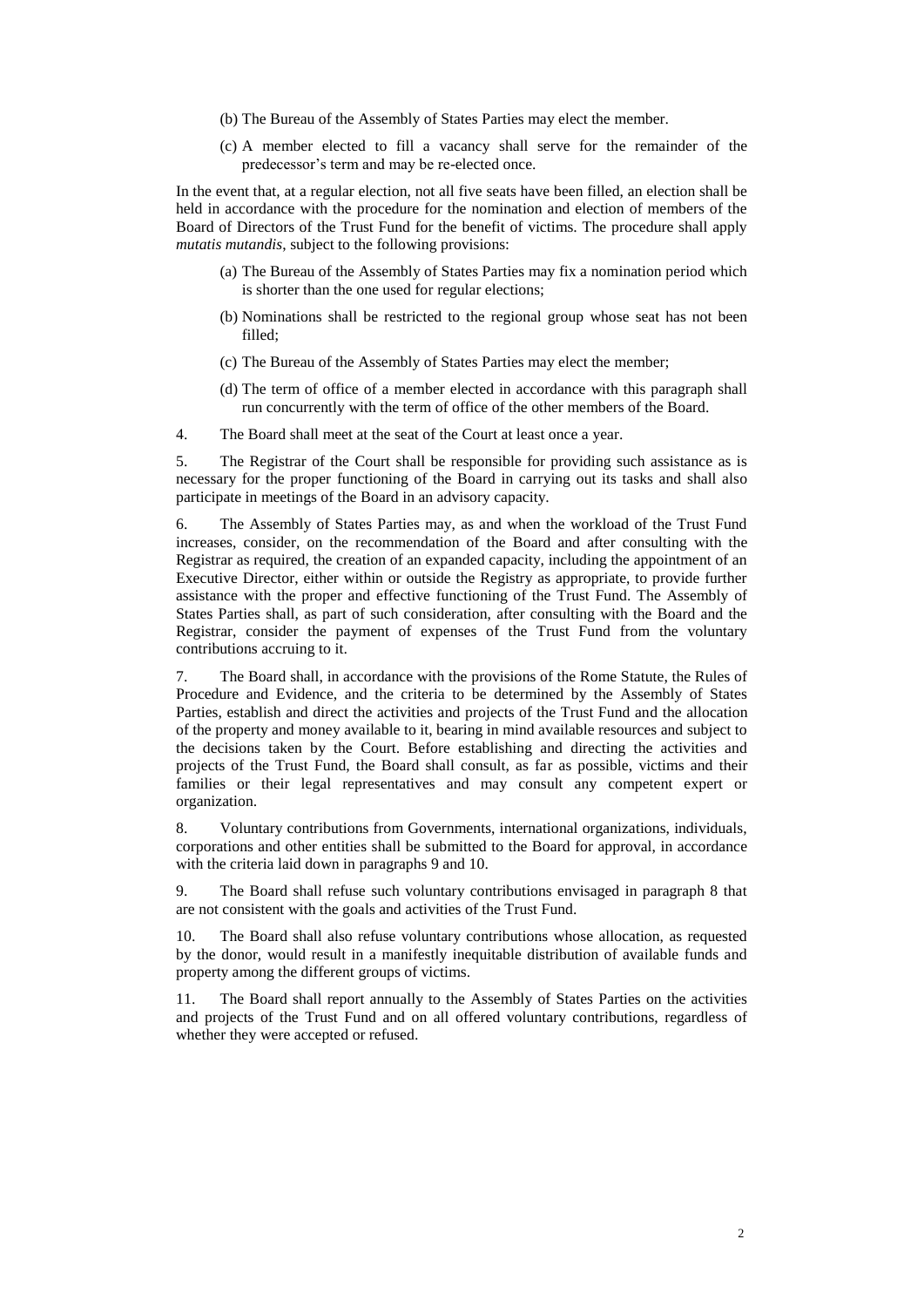12. The Committee on Budget and Finance shall examine the budget of the Trust Fund annually and submit to the Assembly of States Parties a report and recommendations for the best possible financial management of the Trust Fund.

13. The Financial Regulations and Rules shall apply mutatis mutandis to the administration of the Trust Fund, except as otherwise provided in the present resolution.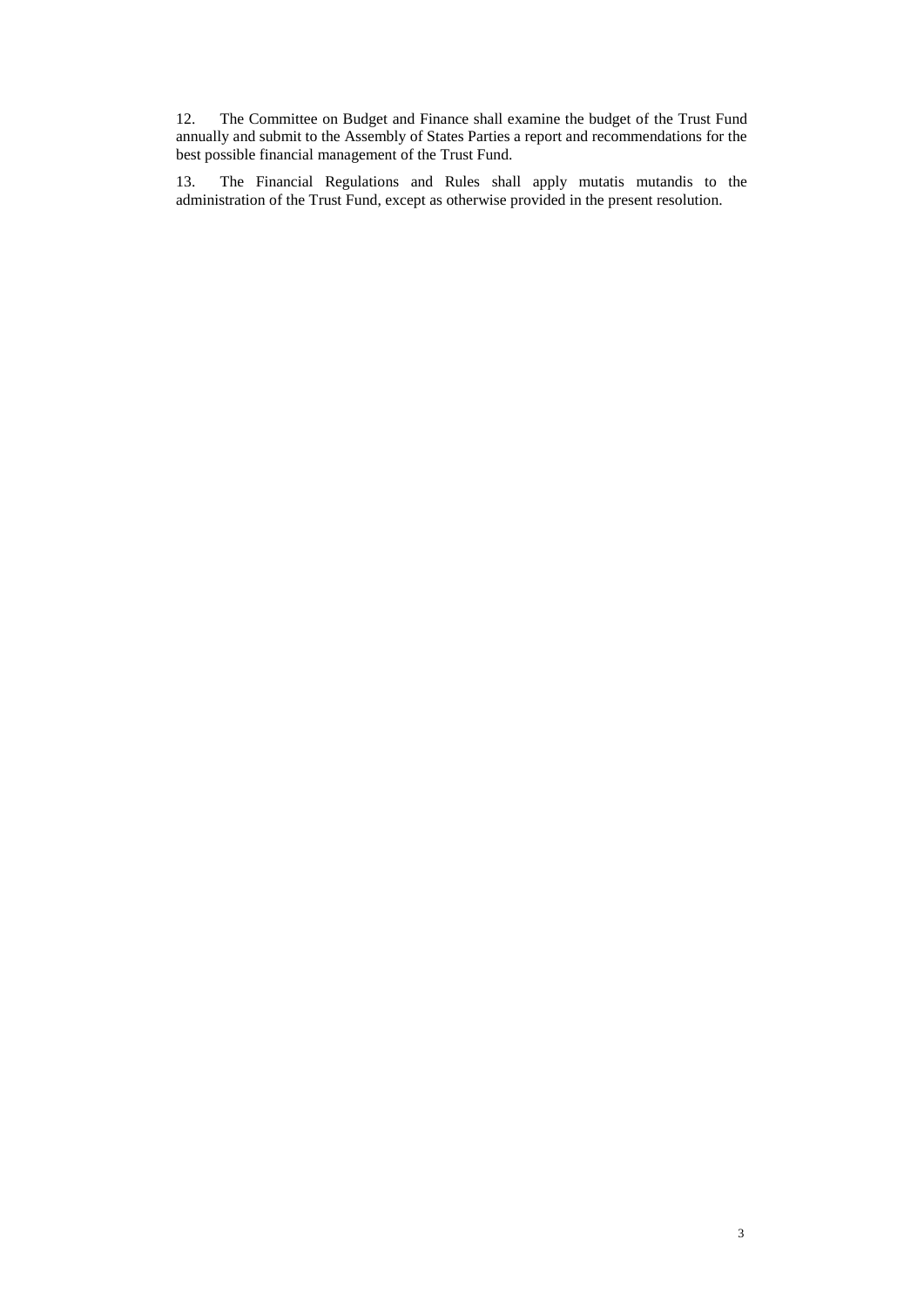#### **Annex II**

### **Resolution ICC-ASP/1/Res.7**

## **Procedure for the nomination and election of members of the Board of Directors of the Trust Fund for the benefit of victims**

### *The Assembly of States Parties,*

*Bearing in mind* its resolution establishing a Board of Directors of the Trust Fund for the benefit of victims,

*Mindful* of the Rules of Procedure of the Assembly of States Parties,

*Approves* the following procedure for the election of members of the Board of Directors:

#### **A. Nomination of candidates**

- 1. The Secretariat of the Assembly of States Parties shall circulate through diplomatic channels the invitations for nominations of members of the Board of Directors. The invitations shall specify that the candidates be of high moral character, impartiality and integrity and have competence in the assistance to victims of serious crimes.
- 2. States Parties shall nominate candidates during the nomination period, which shall be fixed by the Bureau of the Assembly of States Parties.
- 3. Nominations submitted before or after the nomination period shall not be considered.
- 4. If at the end of the nomination period the number of candidates remains less than the number of seats, the President of the Assembly of States Parties shall extend the nomination period.
- 5. States Parties to the Statute shall communicate nominations for the election of the members of the Board of Directors through diplomatic channels to the Secretariat of the Assembly of States Parties.
- 6. Each nomination shall specify how the candidate fulfils the requirements of paragraph 1 above.
- 7. The Secretariat of the Assembly of States Parties shall prepare a list in English alphabetical order of all persons thus nominated, with accompanying documents, and shall circulate it to States Parties through diplomatic channels.

## **B. Distribution of seats**

- 8. Bearing in mind the requirements of paragraph 3 of the annex to the resolution establishing the Board of Directors, the distribution of seats on the Board shall be as follows:
	- a) African States, one seat;
	- b) Asian States, one seat:
	- c) Eastern European States, one seat;
	- d) Group of Latin American and Caribbean States, one seat; and
	- e) Western European and Other States, one seat.